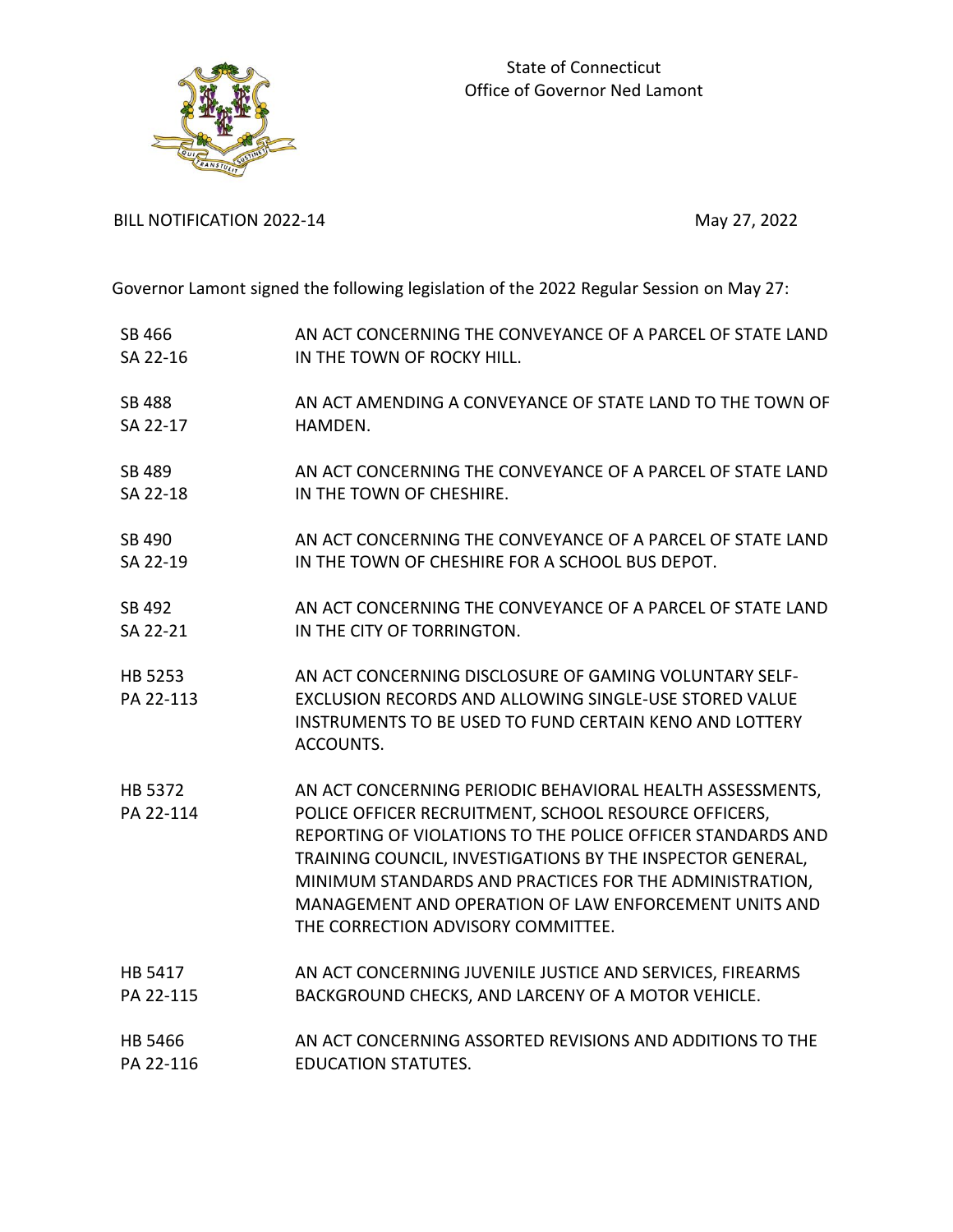| <b>HB 5473</b><br>PA 22-117 | AN ACT CONCERNING THE DEPARTMENT OF REVENUE SERVICES'<br>RECOMMENDATIONS FOR TAX ADMINISTRATION AND REVISIONS TO<br>THE TAX AND RELATED STATUTES.                                                                                                 |
|-----------------------------|---------------------------------------------------------------------------------------------------------------------------------------------------------------------------------------------------------------------------------------------------|
| SB 135<br>PA 22-119         | AN ACT CONCERNING ACCREDITATION STANDARDS FOR LAW<br><b>ENFORCEMENT UNITS.</b>                                                                                                                                                                    |
| SB 160<br>PA 22-120         | AN ACT CONCERNING INTEREST ON LOTTERY SALES AGENT<br>DELINQUENCY ASSESSMENTS AND LOTTERY ADVERTISING.                                                                                                                                             |
| SB 173<br>PA 22-121         | AN ACT CONCERNING A STUDY OF THE COST AND FEASIBILITY OF<br>PERMITTING THE COMMUNITY SPOUSE OF AN INSTITUTIONALIZED<br>MEDICAID RECIPIENT TO RETAIN THE MAXIMUM AMOUNT OF<br>ALLOWABLE ASSETS.                                                    |
| SB 190<br>PA 22-122         | AN ACT CONCERNING MUNICIPAL ASSESSMENT, TAX COLLECTION<br>AND FINANCE PERSONNEL.                                                                                                                                                                  |
| SB 105<br>PA 22-123         | AN ACT CONCERNING RECOMMENDATIONS BY THE OFFICE OF<br>HIGHER EDUCATION AND EXTENDING THE TIME TO CONDUCT A<br>SEXUAL MISCONDUCT CLIMATE ASSESSMENT AT INSTITUTIONS OF<br><b>HIGHER EDUCATION.</b>                                                 |
| SB 207<br>PA 22-124         | AN ACT CONCERNING THE LEGISLATIVE COMMISSIONERS'<br>RECOMMENDATIONS FOR TECHNICAL REVISIONS TO STATUTES<br>RELATING TO CHILDREN.                                                                                                                  |
| <b>SB 228</b><br>PA 22-125  | AN ACT CONCERNING THE PIPELINE FOR CONNECTICUT'S FUTURE<br>PROGRAM AND THE PROVISION OF INFORMATION ABOUT THE<br>AVAILABILITY OF TECHNICAL EDUCATION AND CAREER SCHOOLS AND<br>REGIONAL AGRICULTURAL SCIENCE AND TECHNOLOGY EDUCATION<br>CENTERS. |
| SB 279<br>PA 22-126         | AN ACT CONCERNING THE RECOMMENDATIONS OF THE LEGISLATIVE<br>COMMISSIONERS' OFFICE REGARDING MINOR AND TECHNICAL<br>CHANGES TO THE HIGHER EDUCATION AND EMPLOYMENT<br>ADVANCEMENT STATUTES.                                                        |
| SB 349<br>PA 22-127         | AN ACT CONCERNING THE FILLING OF VACANCIES AND REPLACEMENT<br>OF CANDIDATES ON ELECTION BALLOTS.                                                                                                                                                  |
| SB 350<br>PA 22-128         | AN ACT ESTABLISHING JUNETEENTH INDEPENDENCE DAY AS A LEGAL<br>HOLIDAY.                                                                                                                                                                            |